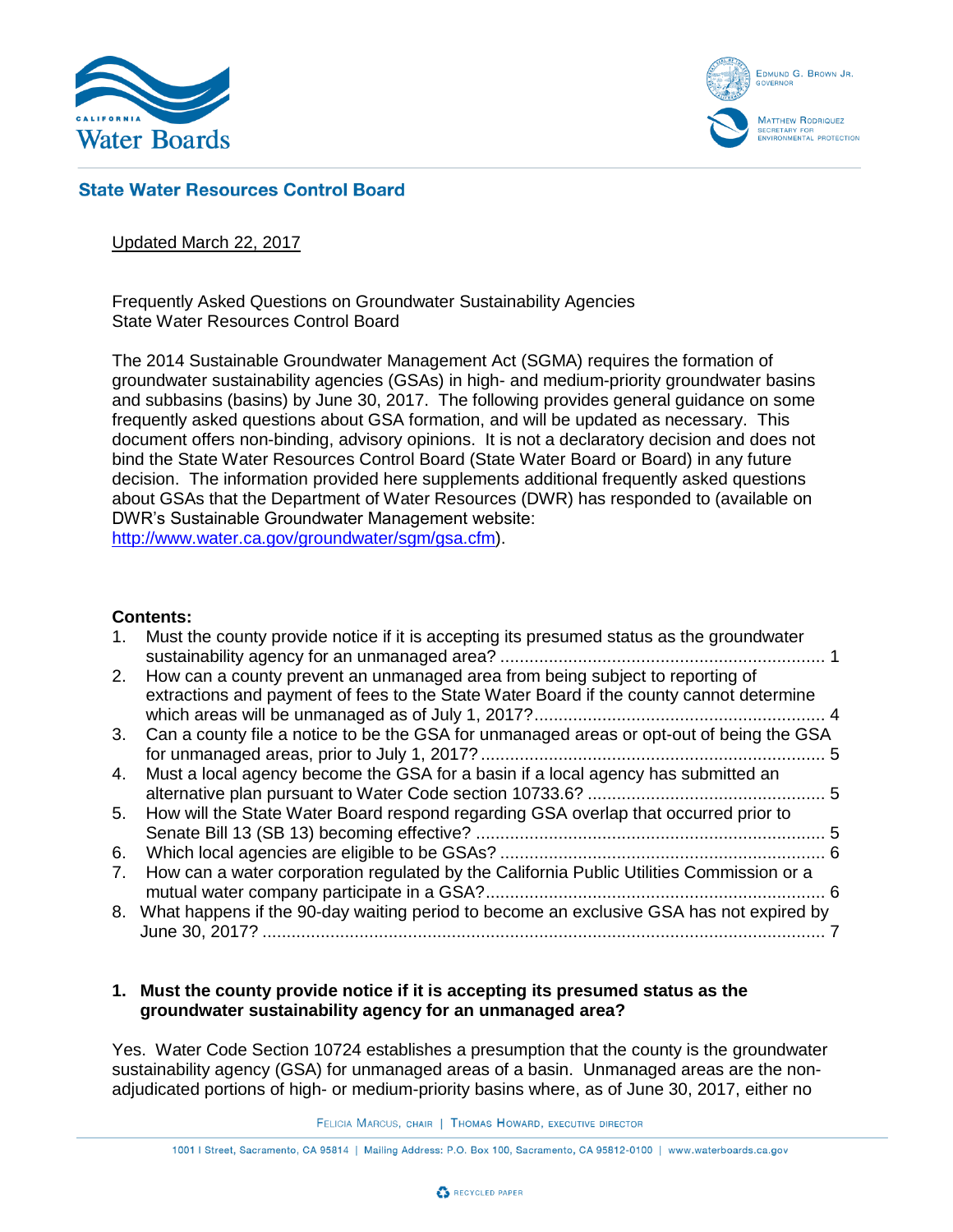local agency has filed a GSA formation notice with the Department of Water Resources (DWR), or multiple local agencies filed overlapping notices such that none of the agencies become the  $\textsf{GSA}^1$ . A county that does not opt out of its status as the presumed GSA must notify DWR of its intent to be the GSA in the unmanaged areas. The county's decision to become a GSA is effective upon acceptance of a complete GSA formation notice by DWR. The current status of posted GSA notices are shown on DWR's SGMA Portal website: <http://sgma.water.ca.gov/portal/#gsa>

The county's presumptive role can be summarized as follows:

- If an area is unmanaged, a county should notify DWR whether it wants to be the GSA by July 1, 2017, or soon thereafter.
- If two or more local agencies overlap, the combined area will be deemed unmanaged as of July 1, 2017, and the county can become the exclusive GSA by filing a notice with DWR.
- If a county is creating or contributing to the overlap, the county does not become the presumptive GSA. SGMA requires the agencies to resolve the conflict. Until they do so, the area will be deemed unmanaged.

Below are four examples applying the presumption and notice provisions of Water Code section 10724 in different scenarios:

## Example A: An area in which no local agency has filed to be the GSA.

If, as of June 30, 2017, no local agency has filed a notice with DWR of its intent to be the GSA, the area is unmanaged. The county is presumed to be the GSA for the unmanaged area. The county must either opt-out of its presumptive role or file a GSA formation notice with DWR. The notification of intent to be the GSA must include all of the information required by Water Code section 10723.8, subdivision (a). Upon acceptance of the complete notice by DWR, the county becomes the exclusive GSA for the unmanaged area. There is no 90-day waiting period for the county's intent to become the GSA to take effect. Alternatively, the county may opt-out of its presumptive role by notifying DWR that it will not be the GSA for the unmanaged area.

Unless the county becomes the GSA for an unmanaged area by filing a GSA formation notice with DWR, groundwater extractors in the unmanaged area will be required to report extractions and pay fees to the State Water Board pursuant to Water Code Section 5202.

## Example B: A local agency and a county have filed to be a GSA and all or a portion of their proposed management areas overlap.

If a local agency and a county both file notices with DWR to be a GSA for a basin, and all or a portion of their proposed management areas overlap as of June 30, 2017, neither the local agency nor the county become a GSA. As a result, the proposed management areas of the county and the local agency are unmanaged.

In this situation, the county cannot immediately act upon the presumption that it is the GSA for the unmanaged area. The county has two alternatives. The county and the local agency may

<sup>————————————————————&</sup>lt;br><sup>1</sup> Please see question below pertaining to Senate Bill 13 (SB 13) and overlap that occurred prior to January 1, 2016.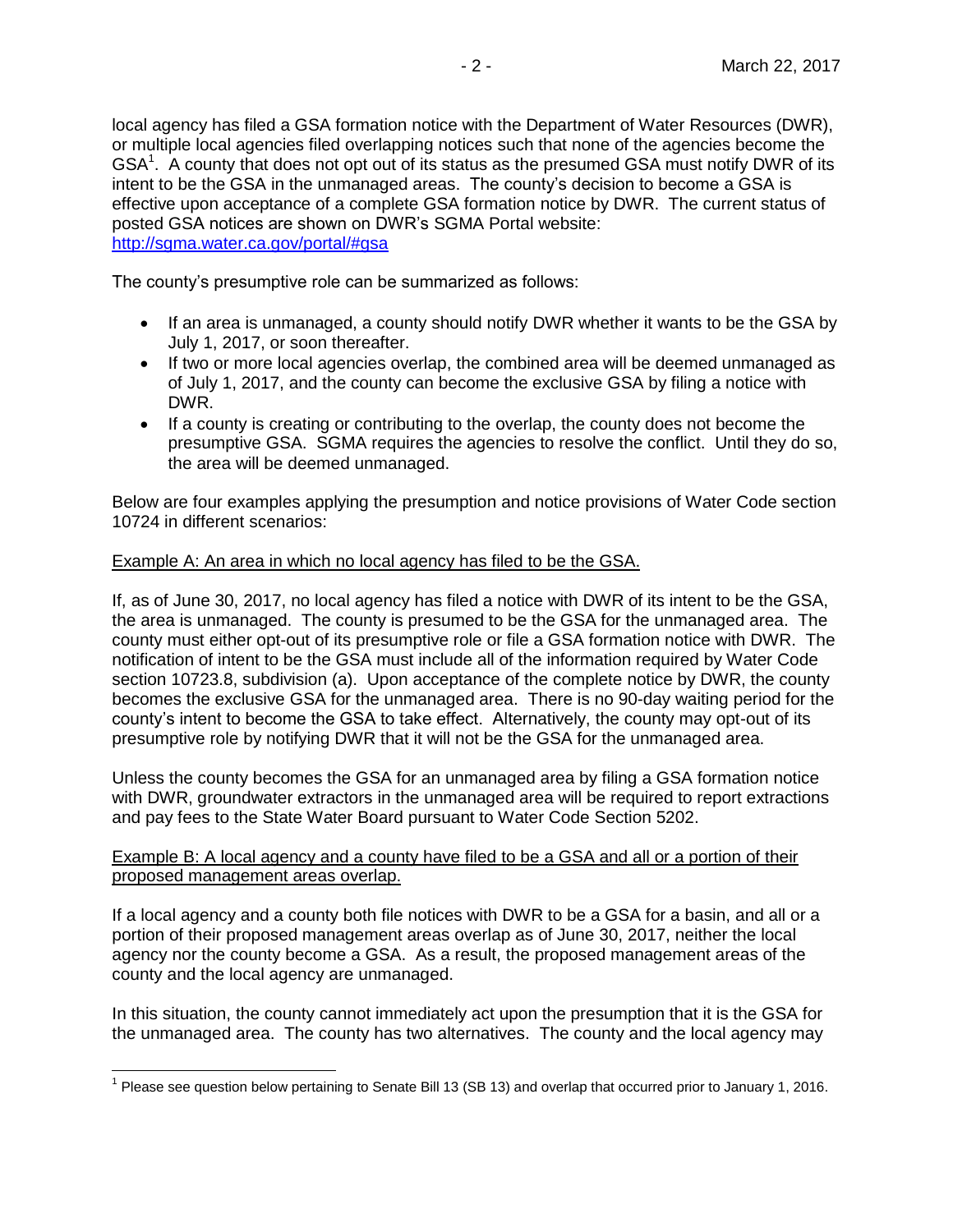resolve their conflict and, if necessary, file a new notice with non-overlapping boundaries. Otherwise, the county can withdraw its posted notice so that it may file an amended notice, expressing its intent to be the GSA pursuant to Water Code section 10724. Upon withdrawal or modification of the county's original posted notice, however, overlap with the local agency is eliminated and the local agency will become the exclusive GSA for the area that it proposed to manage if the 90-day waiting period set by Water Code section 10723.8, subdivision (c), has expired. The county may file a new or amended notice with DWR of its intent to manage any remaining unmanaged areas pursuant to Water Code section 10724. Upon acceptance of the county's new or amended notice by DWR, the county becomes the exclusive GSA for the unmanaged area. There is no 90-day waiting period for the county's intent to become the GSA to take effect.

If the overlap is not resolved through withdrawal or amendment of either agency's notice, extractors in the unmanaged area will be required to report extractions and pay fees to the State Water Board pursuant to Water Code Section 5202.

### Example C: Two local agencies have filed to be a GSA and all or a portion of their proposed management areas overlap.

If two local agencies file notices with DWR to be a GSA for the basin, and all or a portion of their proposed management areas overlap as of June 30, 2017, neither of the local agencies will become a GSA. As a result, the proposed management areas of both local agencies will be unmanaged.

The county is presumed to be the GSA for the unmanaged area. The county must either optout of the presumption or file a GSA formation notice with DWR. The notification of intent to be the GSA must include all of the information required by Water Code section 10723.8, subdivision (a). Upon acceptance of the complete notice by DWR, the county becomes the exclusive GSA for the unmanaged area. There is no 90-day waiting period for the county's intent to become the GSA to take effect. Alternatively, the county may opt-out of the presumption by notifying DWR that it will not be the GSA for the unmanaged area.

Unless the county becomes the GSA for an unmanaged area by filing a GSA formation notice with DWR, extractors in the unmanaged area will be required to report extractions and pay fees to the State Water Board pursuant to Water Code Section 5202.

## Example D: Two local agencies and a county have filed to be a GSA and all or a portion of their proposed management areas overlap.

If two local agencies and a county file notices with DWR to be a GSA for the basin, and all or a portion of their proposed management areas overlap as of June 30, 2017, neither of the local agencies nor the county will become a GSA. As a result, the proposed management areas of both local agencies and the county will be unmanaged.

In this situation, the county cannot immediately act upon the presumption that it is the GSA for the unmanaged area as it already has a notice posted. If the county intends to exercise its presumption pursuant to Water Code section 10724 as the GSA for unmanaged areas, it must first withdraw its posted notice. Because the overlap of the other local agencies is not eliminated by the county's withdrawal, any area within their proposed GSA management areas remains unmanaged as described in Example C.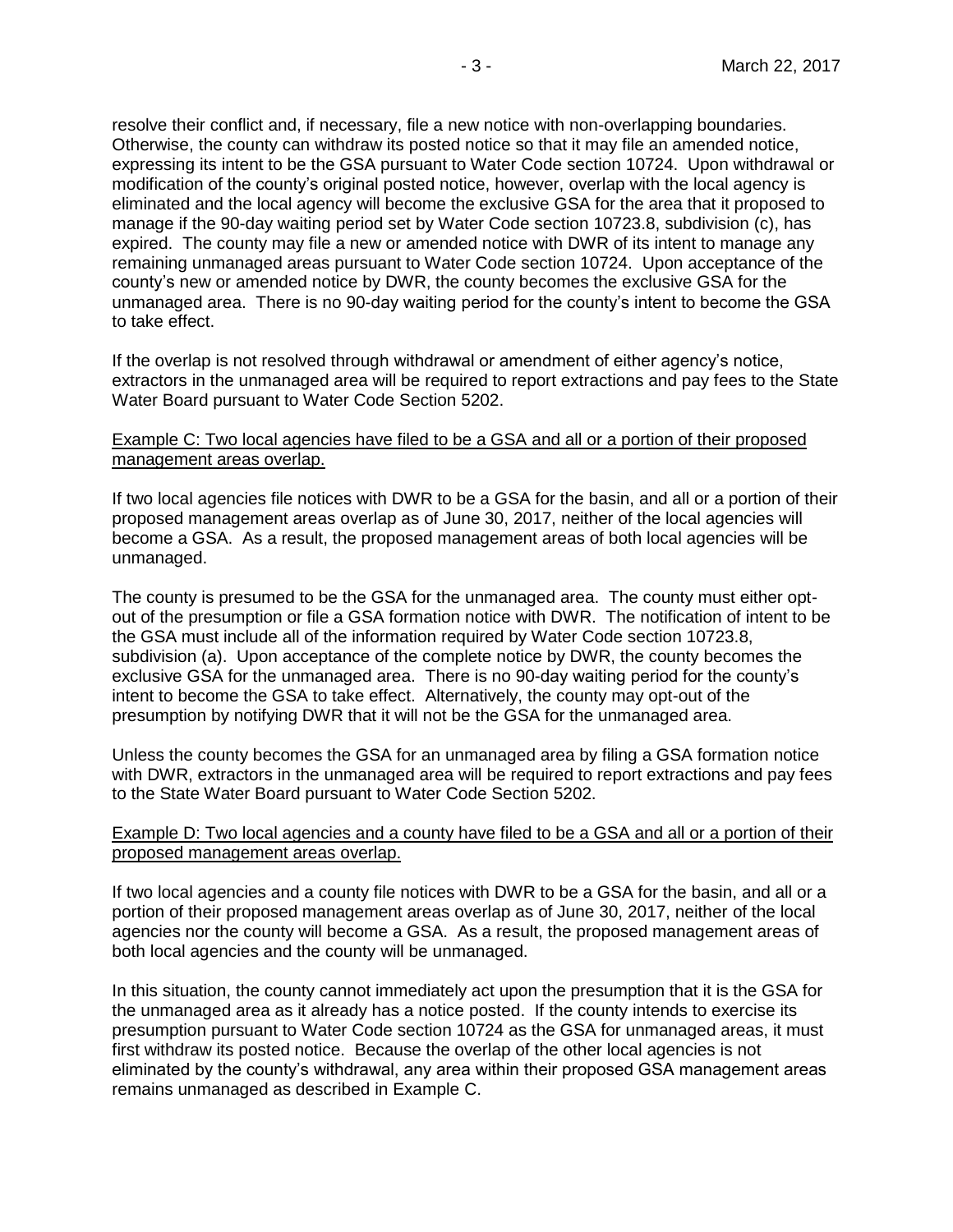Unlike Example B, once the county has withdrawn its posted overlapping notice, it is presumed to be the GSA for the unmanaged area and must either opt-out of its presumptive role as the GSA for the area or file a notice with DWR of its intent to be the GSA. The GSA formation notice must include all of the information required by Water Code section 10723.8, subdivision (a). Upon acceptance of the notice by DWR, the county becomes the exclusive GSA for the unmanaged area. There is no 90-day waiting period for the county's intent to become the GSA to take effect.

Alternatively, the county may opt-out of its presumptive role by notifying DWR that it will not be the GSA for the unmanaged area. As in Example C, if the overlap is not resolved through withdrawal or amendment of either agency's notice and the county opts out, extractors in the unmanaged area will be required to report extractions and pay fees to the State Water Board pursuant to Water Code Section 5202.

#### Recommendation:

SGMA is written to encourage counties to become the GSA for unmanaged areas in their basin, but it does not require them to do so. Accordingly, a county should notify DWR whether or not it intends to become the GSA for any unmanaged areas within its jurisdiction prior to July 1, 2017, or as soon as possible thereafter.

## <span id="page-3-0"></span>**2. How can a county prevent an unmanaged area from being subject to reporting of extractions and payment of fees to the State Water Board if the county cannot determine which areas will be unmanaged as of July 1, 2017?**

The Board recognizes the timing constraints associated with publicly noticing a meeting of the county board of supervisors and ensuring the public is appropriately informed. The Board also acknowledges that information on the extent of unmanaged areas may not be available until July 15, 2017 – the date when DWR is required to have posted all the notices it has received to its internet website.

The Board will work with DWR to identify unmanaged areas as soon as possible after July 1, 2017. The Board intends to send a letter to each county notifying it of the presence of unmanaged areas within its jurisdiction. The letter may include a date after which the Board will enforce reporting requirements if the county has not filed a notice pursuant to Water Code Section 10723.8, subdivision (a) of its intent to be the GSA. The Board may also investigate whether to begin proceedings to declare the basin probationary pursuant to Water Code section 10735.2, subdivision (a)(1).

To become the GSA for an unmanaged area, the county must provide notification to DWR that includes the information required by Water Code section 10723.8, subdivision (a). This information includes the county's service area boundaries, the boundaries of the basin or the portion of the basin that the county intends to manage, other agencies managing groundwater within the basin, a copy of any new bylaws, ordinances, or new authorities adopted by the county related to the management of groundwater in the basin, and a list of interested parties with an explanation of how their interests will be considered in the development and operation of the GSA and the development and implementation of the groundwater sustainability plan. This information may require several months to compile, and the State Water Board urges any county that may be the presumptive GSA to begin the process early. Lack of preparation by a county will not prevent the Board from beginning its intervention process. These actions are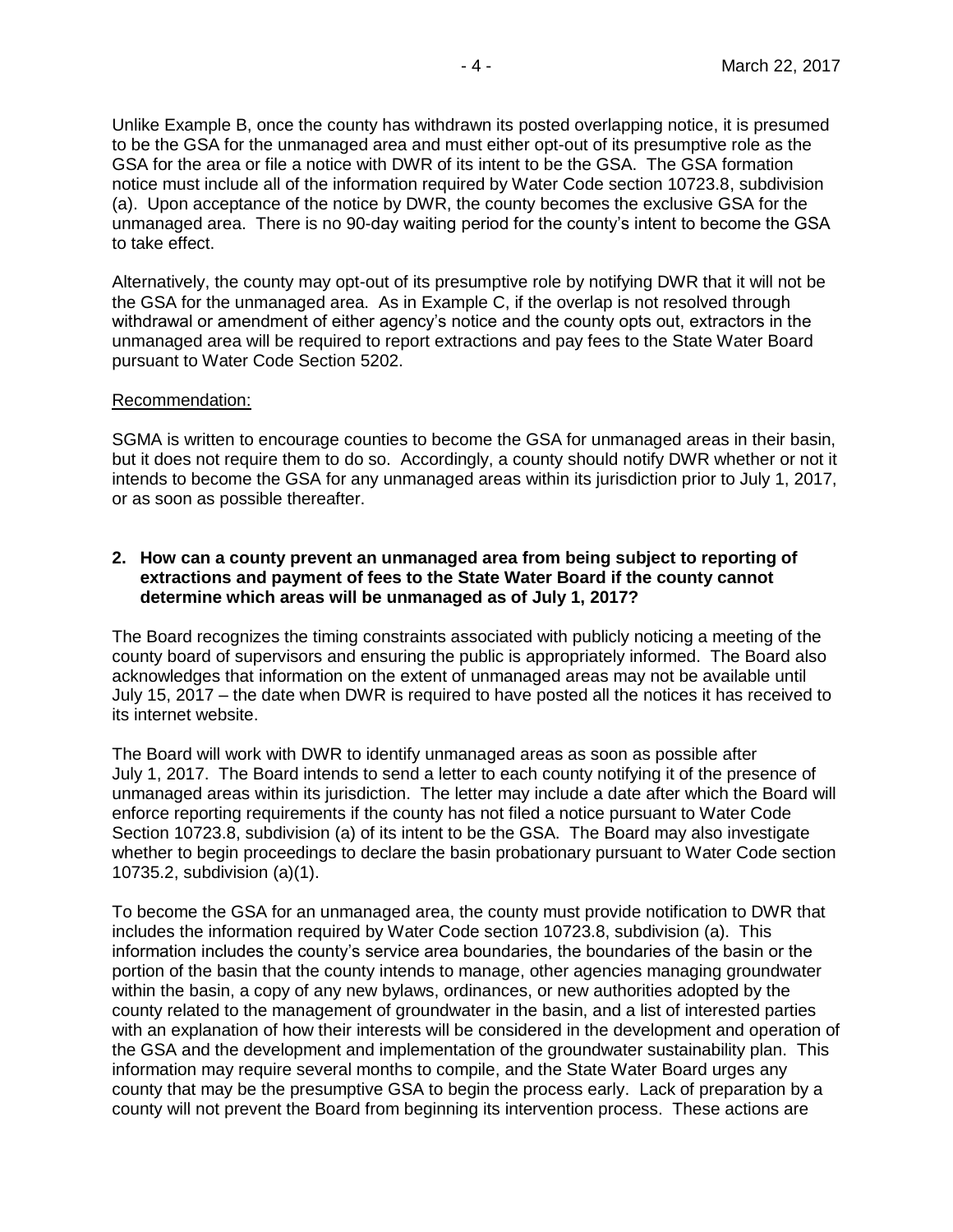being described to ensure counties and local agencies can begin appropriate actions to form GSAs in a timely fashion.

#### <span id="page-4-0"></span>**3. Can a county file a notice to be the GSA for unmanaged areas or opt-out of being the GSA for unmanaged areas, prior to July 1, 2017?**

The presumption in Water Code 10724 does not take effect until July 1, 2017, but the county can file a notice expressing its intent to be the GSA for unmanaged areas prior to July 1, 2017. If the county files a notice expressing its intent to be the GSA for unmanaged areas prior to July 1, 2017, the county will become the exclusive GSA on July 1, 2017 for those areas for which either: 1) no local agency has filed a notice of intent to be the GSA or 2) more than one local agency has filed a notice of intent to manage all or a portion of the same area. The county may later withdraw its notice and submit a new or amended notice if the county decides to alter the boundaries of the area that it intends to manage, for example, if the county decides to allow another local agency to be the GSA for all or a portion of the area the county was managing.

The county may also file a notice of its intent not to be the GSA for any unmanaged areas prior to July 1, 2017. Extractors in unmanaged areas within the county will be required to report extractions and pay fees to the State Water Board pursuant to Water Code Section 5202. The county may withdraw its notice if it later decides to be the GSA for an unmanaged area.

### <span id="page-4-1"></span>**4. Must a local agency become the GSA for a basin if a local agency has submitted an alternative plan pursuant to Water Code section 10733.6?**

SGMA allows an area to forego formation of a GSA if an alternative plan is submitted and approved as meeting the objectives of SGMA. If an alternative is approved by DWR, extractors in the basin are not subject to reporting pursuant to Water Code section 5202.

If an alternative is disapproved by DWR or withdrawn and the area is not within the management area of a GSA, the county is presumed to be the GSA for the unmanaged area. The county must either opt-out of the presumption or file a notice with DWR of its intent to be the GSA. Unless the county becomes the GSA for the area by filing a GSA formation notice with DWR, extractors in the unmanaged area will be subject to extraction reporting requirements and fees pursuant to Water Code Section 5202 upon withdrawal or disapproval of an alternative. The Board may also designate the basin as probationary 180 days after the date the alternative was disapproved. (Wat. Code sect. 10735.2(a)(1)(C)).

## <span id="page-4-2"></span>**5. How will the State Water Board respond regarding GSA overlap that occurred prior to Senate Bill 13 (SB 13) becoming effective?**

Prior to January 1, 2016, SGMA did not clearly identify when a local agency's decision to become a groundwater sustainability agency took effect and whether more than one local agency could become a groundwater sustainability agency for the same area. As amended by Senate Bill 13, effective January 1, 2016, Water Code section 10723.8 clarifies that a local agency's decision to become a groundwater sustainability agency does not take effect if, within the 90-day notice period, another local agency submits an overlapping notification of intent to undertake groundwater management in all or a portion of the same area.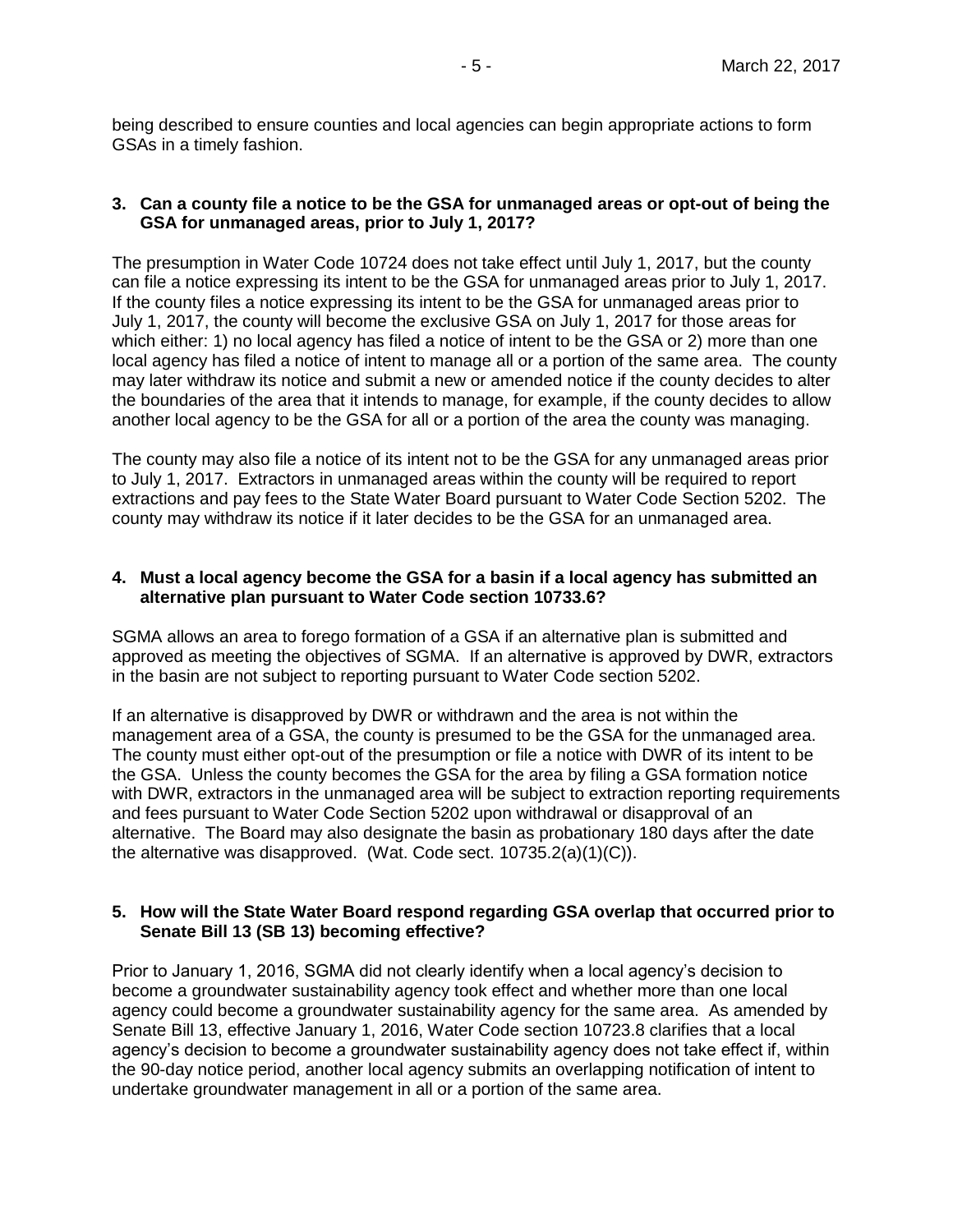Because the statute was not clear prior to its amendment, the State Water Board will consider areas with GSA overlap that occurred prior to the effective date of SB 13 on January 1, 2016, to be groundwater sustainability agencies for the areas identified in notices submitted to DWR. The reporting requirements of Water Code section 5202, subdivision (a)(2), will not apply to a person who extracts groundwater within the management areas of these agencies.

Uncoordinated planning and management of the same area by multiple groundwater sustainability agencies may be the basis for designation of the basin as probationary pursuant to Water Code section 10735.2, subdivision (a)(1)(B). Multiple plans for the same basin that are implemented by multiple groundwater sustainability agencies are also required to be coordinated pursuant to a single coordination agreement to satisfy Water Code section 10727, subdivision (b).

## <span id="page-5-0"></span>**6. Which local agencies are eligible to be GSAs?**

Any local public agency that has water supply, water management, or land use responsibilities within a groundwater basin can decide to become a GSA. A single local agency can decide to become a GSA, or a combination of local agencies can decide to form a GSA by using a joint powers agreement, a memorandum of agreement (MOA), or other legal agreement. The State Water Board has sent several letters to entities who requested clarification on GSA eligibility; these letters are available on the State Water Board's website at [http://www.waterboards.ca.gov/water\\_issues/programs/gmp/eligibility.shtml.](http://www.waterboards.ca.gov/water_issues/programs/gmp/eligibility.shtml) *Wat. Code, §§ 10721, 10723, 10723.6, 10723.8, & 10726.8.* 

### <span id="page-5-1"></span>**7. How can a water corporation regulated by the California Public Utilities Commission or a mutual water company participate in a GSA?**

Only local public agencies can become or form a GSA. However, a water corporation regulated by the California Public Utilities Commission or a mutual water company may participate in a GSA through a MOA or other legal agreement. The structure of an agreement that allows participation by private water entities is up to the GSA to determine, but that agreement must be in compliance with applicable laws governing agreements between public and private entities. SGMA does not confer any additional powers to a nongovernmental agency.

Some mutual water companies have proposed to participate in a GSA by entering a joint powers agreement with other local agencies. Unlike water corporations, mutual water companies may enter into a joint powers agreement with one or more public agencies for the purpose of jointly exercising any power common to the contracting parties. (Gov. Code, § 6525.) However, only local public agencies are authorized by Water Code section 10723.6 to form a GSA using a joint powers agreement. Furthermore, an agency created by a joint powers agreement holds only those powers that are common to its signatory members. Because a mutual water company does not have the independent authority to become a GSA, a JPA that includes a mutual water company as a signatory member also lacks the authority to become a GSA.

This does not foreclose a mutual water company from participating in a GSA that has been formed by a joint powers agreement. Although it cannot be a signatory member, a mutual water company may participate in the governance of a GSA if the members agree to grant it a seat on the governing board. An example of a joint powers authority that includes representatives of